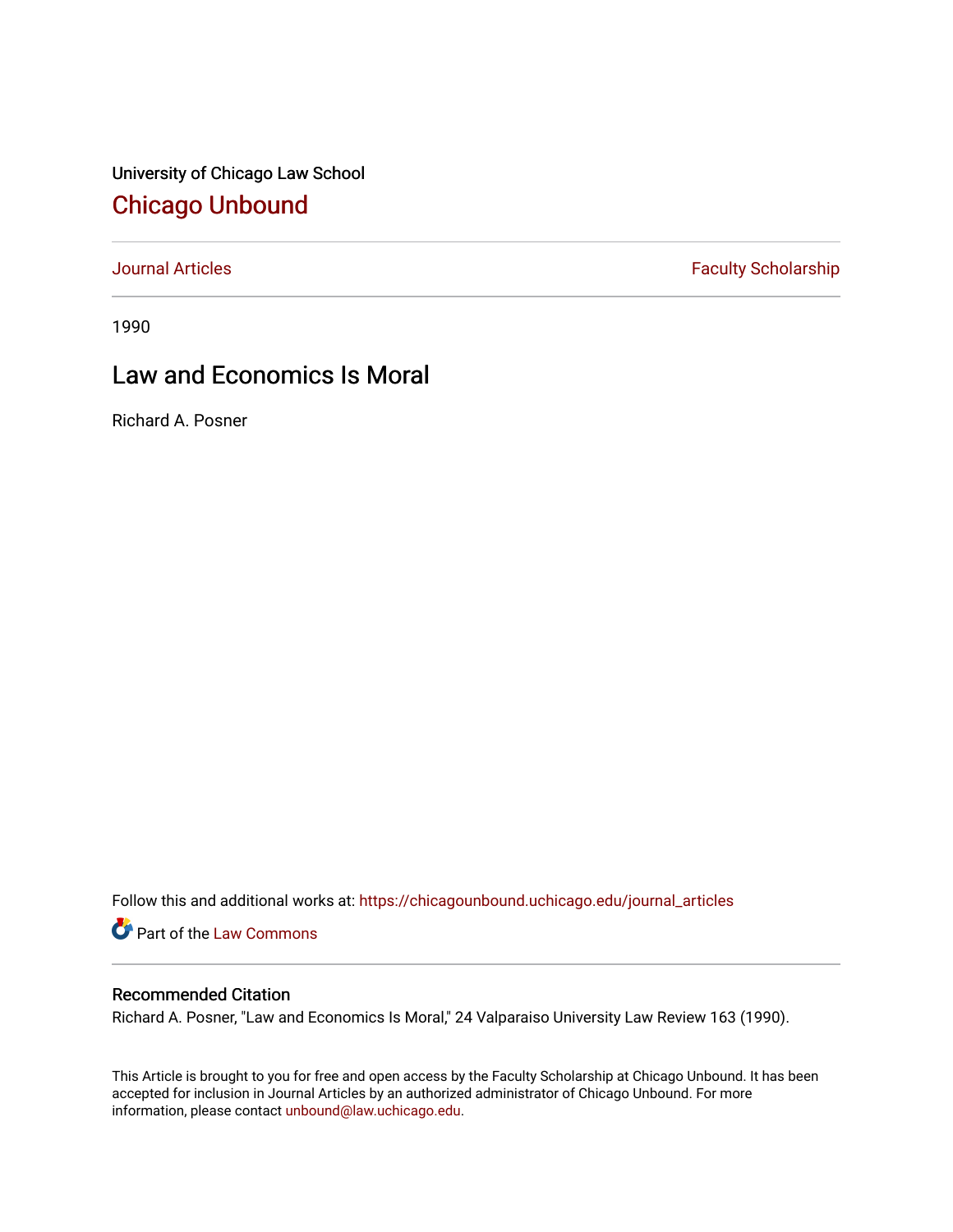## **LAW AND ECONOMICS** *IS* **MORAL**

## RICHARD **A. POSNER\***

Thank you Dean Bodensteiner, Mr. Henke, Professor Malloy, ladies and gentlemen. It is a great pleasure to be here. My real name is Doctor Frankenstein. Fam very proud of my monster and I hope to say some words in defense of him. Actually, the differences between Professor Malloy and me are, I think, largely semantic. And the semantic differences are rooted in an aesthetic one. Some people like to talk in moral terms-like to use a moral vocabulary. They like to denounce slavery, and the Nazis, and the Ku Klux Klan; it makes them feel good to denounce the causes, the organizations, the activities, and the ideologies of which there are, after all, no present-day defenders in respectable society. That to me is not a very interesting activity. I find it more interesting to explore the ambiguities in these terms. What exactly do you *mean* by slavery? Is it really the case that slavery is always and everywhere immoral?

I am going to say four things, and I hope they will serve adequately as my side of this debate. First, I am going to offer you my view of what Adam Smith stands for. Second, I will explain what I stand for or think I stand for. I will then show how wealth maximization—the Frankenstein monster—fits in to what I will be saying about Smith and about myself. I will close, if time permits, by taking some whacks at natural rights.

There are two intellectual dimensions to Adam Smith that have ensured his historical significance. The first is his opposition to mercantilism, and the second is his discovery and articulation of the invisible-hand mechanism. Mercantilism, which was the dominant economic ideology of the eighteenth century, is the view that a nation's proper objective is to maximize its gold reserves. This is done by trying to maximize exports, by conquests, and by other ways of getting foreigners to buy your goods, while minimizing your own imports so that you have a positive balance of trade and foreigners have to give you gold because you are selling them more

<sup>\*</sup> Richard A. Posner is a judge of the United States Court of Appeals for the Seventh Circuit and a senior lecturer at the University of Chicago Law School. This paper (and the rebuttal later in this issue) is the transcription of Judge Posner's oral remarks at a debate with Professor Malloy at the Valparaiso University School of Law, sponsored by the Federalist Society. For an earlier reply to Professor Malloy's criticism of Judge Posner's views on law and economics, see Posner, *The Ethics of Wealth Maximization: Reply* to *Malloy,* 36 U. **KAN.** L. REV. 261 (1988).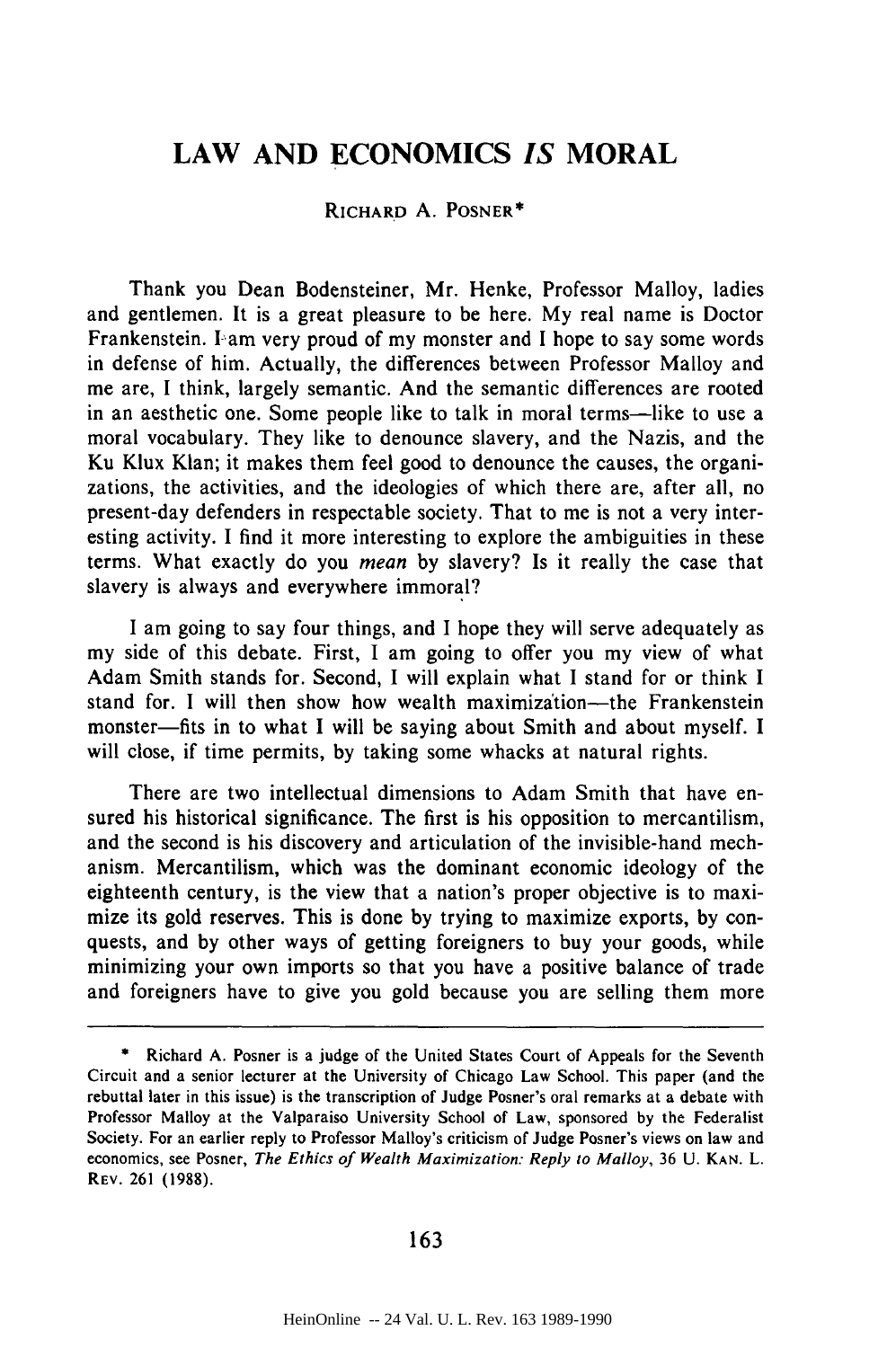goods than you are taking back. Mercantilism struck the leaders of eighteenth century European nations as the self-evident way of maximizing a nation's welfare. Adam Smith showed that, in fact, it had the opposite effect. It tended to impoverish a nation; a nation with a positive balance of trade was manufacturing goods for consumers in other countries and getting in return a largely worthless hunk of metal. There is still great mercantilist sentiment in the countries of the world. It is an important factor in American public policy. It is behind a lot of the hysteria about our negative balance of trade, and behind pressures for restricting imports. It is fueled, this mercantilist policy, by the self-interest of particular economic groups-for example, workers and employers in declining American industries. Adam Smith was intensely conscious of the element of self-interest in the mercantilist philosophy-not the self-interest of the citizenry as a whole, but the self-interest of particular manufacturers and workers. Mercantilism implies a *dirigiste* state-a powerful central government that regulates trade, has a large army and navy, and generally throws its weight around internationally. Adam Smith was hostile to all of these things and in consequence was hostile to large government. He was a small government man. So number one is Adam Smith's anti-mercantilism and corresponding hostility to governments, which he recognized as frequently the captives of special-interest groups. Second, and from a scientific standpoint more interesting, is Adam Smith's demonstration that economic activity can be coordinated without central governmental planning and regulation. This is the invisible hand—the equilibrium of independent producers and consumers that ensures, for example, for a vast city like New York, a daily supply of all the products that people purchase there without any government going around and placing orders and directing producers and transportation companies, grocers, etc., to make sure there is enough milk, enough coffee, enough scallions, and so forth, every day for New York consumers. In showing this Adam Smith was providing a complementary demonstration to his opposition to mercantilism, because he was showing not only that big government was a bad thing but that small government was entirely feasible and was consistent with a smooth-running economic system coordinated through the free market. There is a Newtonian cast to Adam Smith's invisible-hand portrait of the economy, a balance that resembles the balance among all those heavenly bodies which somehow are kept the right distance from each other by the equilibrium of opposing centripetal and centrifugal forces. Adam Smith, like most other eighteenth century intellectuals, was suffused with the type of thinking that had been responsible for Newtonian physics.

The demonstration that mercantilism is wealth minimizing, and the demonstration that an economic system can operate without central direction, are, I think, the basic contributions of Adam Smith to economic thought and public policy. He made a number of other economic points that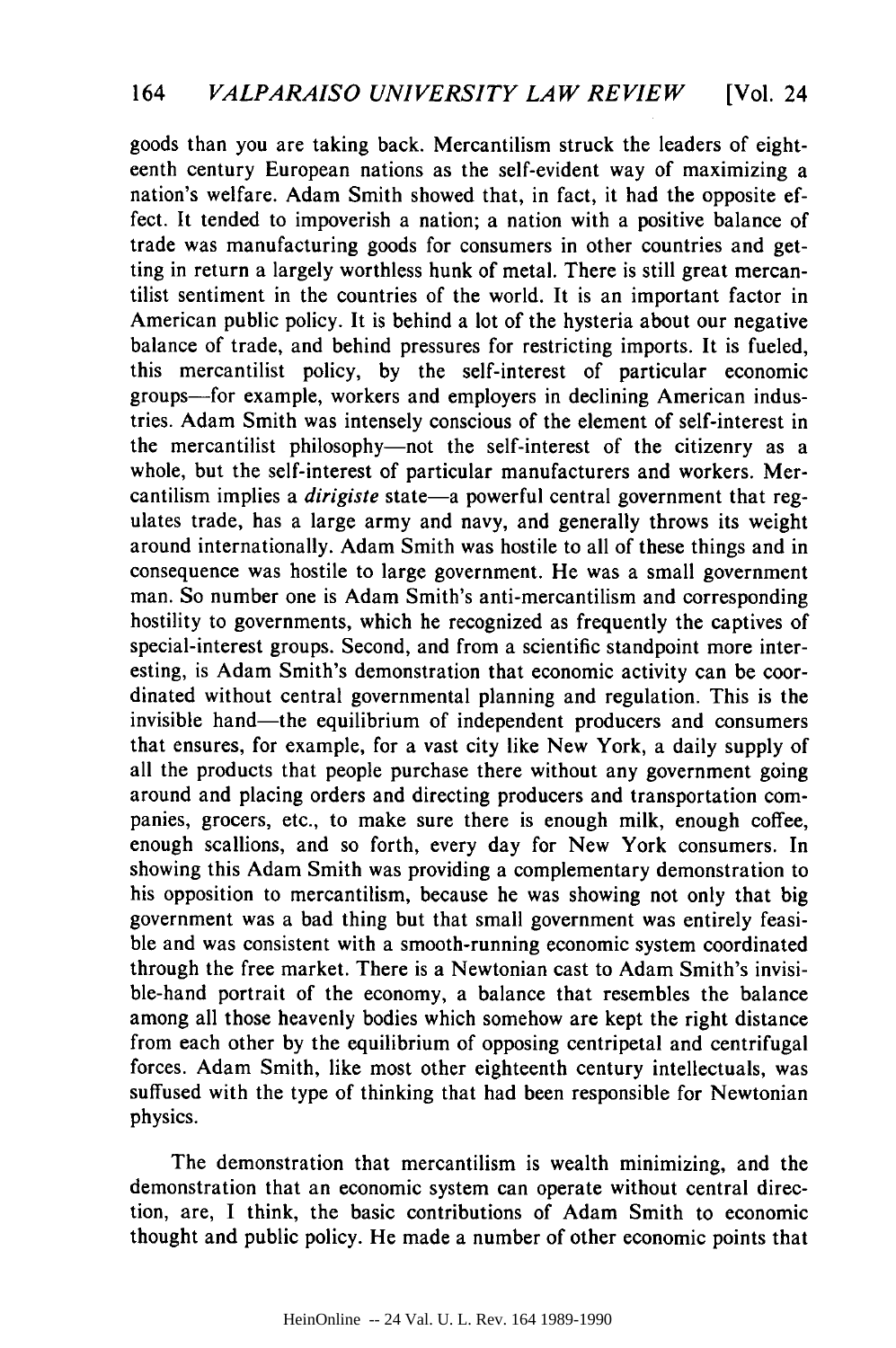remain of enduring importance; there is also, as Professor Malloy suggested, a great deal more to Smith than economics. He was a distinguished moral philosopher, and he also wrote on jurisprudence. He was a Scotsman, with some typical Scottish qualities such as hostility to ostentation. All these veins of thought are in Smith's writings. In the diversity of his interests, as well as in the specific form of his economic thought, he again resembles Newton, who as many of you know had a profound interest in theology and also in astrology. We do not think that the meaning of Newtonian physics is inextricably entwined with Newton's theological and astrological views. We can similarly distinguish Adam Smith's contribution to economic science from his moral, philosophical, and ethical views. Whether they are right or wrong, they are not organic to the durable part of Adam Smith's thought, the part that has shaped not only modern economics in the scientific, the descriptive, sense, but also the modern free-market position that is hostile to mercantile policies—hostile to tariffs and the like.

To ask whether if Adam Smith were alive today would he support this or that view seems to me utterly fatuous. Adam Smith lived 200 years ago, the product of enormously different historical circumstances. If he were alive today he would have 200 more years of experience and he might have forgotten what he knew so clearly in 1776. The game of taking famous dead people and listing them on your side in current debates over public policy is, I have come to think, a chump's game, whether you do it with the founders, or, as some years ago a professor did to Justice, now Chief Justice, Rehnquist, with Herman Melville, author of (among other great works) *Billy* Budd. The implication of the attack was that if Herman Melville were alive today and writing about law, he would cast Chief Justice Rehnquist in a villainous role. We do not know how people who are the product of different cultures would think about our current problems. This by the way is one of the decisive objections to originalism in constitutional interpretation. We just do not know what people like Hamilton and Madison would think if they were alive today. To ask what Hamilton would have thought of "Dial-a-Porn" just is not a very fruitful exercise.

So let us put Adam Smith aside and talk about me. I will give you my credo. I consider myself to be a pragmatic economic libertarian. Let me explain those words, taking them in reverse order. By libertarian, I mean someone who believes in minimum government-as little government as possible. I mean someone who is suspicious of public intervention, who thinks that people should look to themselves rather than to their government for their happiness, their future, their success in life. I mean a practitioner of laissez faire in a general sense, not in a literal sense. I mean a small-government person. That to me is what a libertarian is, although, as Professor Malloy has explained, libertarians come in all stripes and some would not consider me one of them.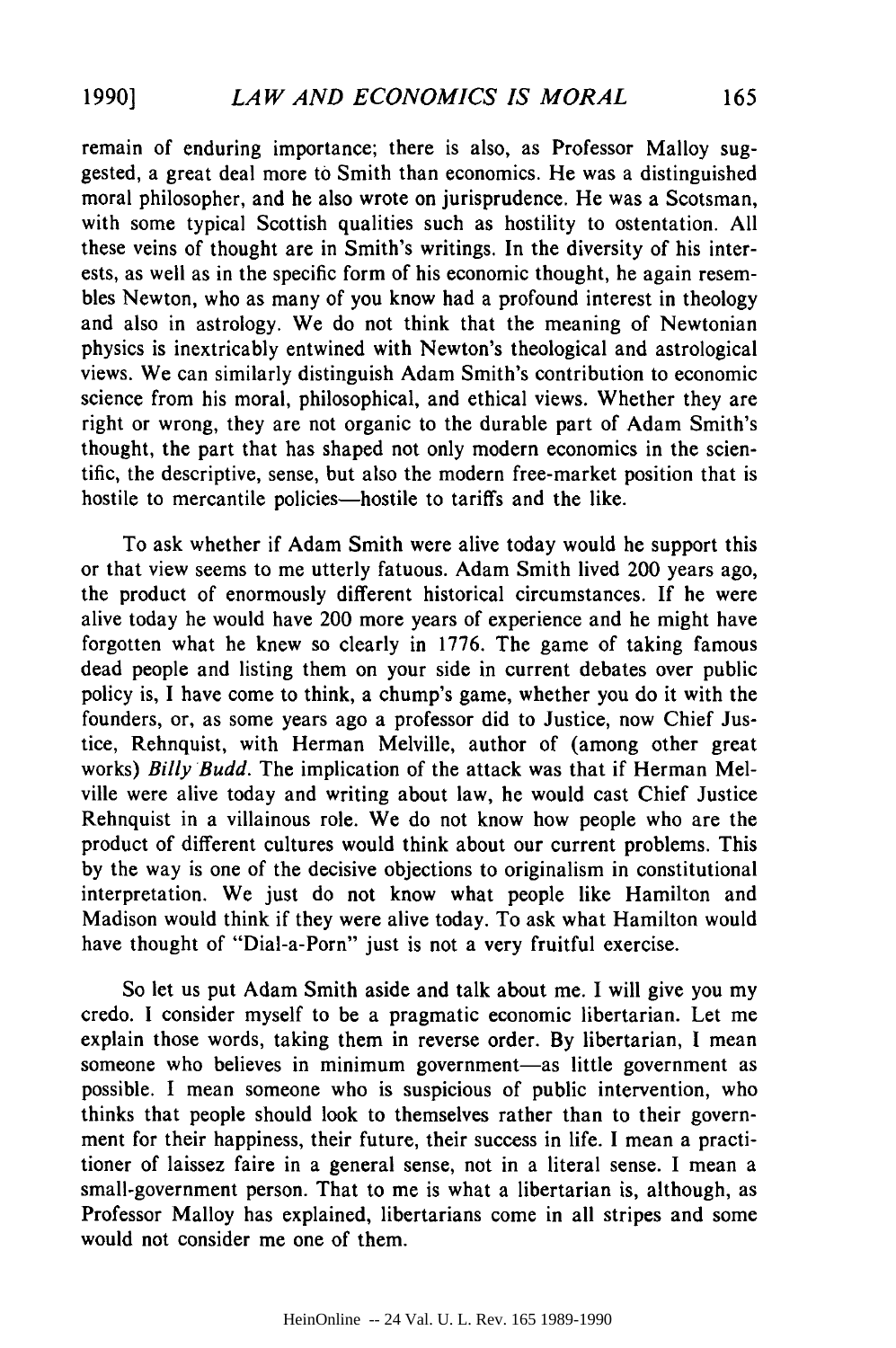The reason I affixed the adjective "economic" is not that I am protective only of economic liberty-in fact, I do not see any sharp distinction between economic liberty on the one hand and personal or political liberties on the other hand-but that I use economic theory to try to figure out what the appropriate boundaries of the minimum state are. Basically my view is that the role of government is to intervene and correct, the best it can, serious market failures. I will give two examples. First, when people engage in a career as thieves they obviously do not consider the costs they impose on the victims of their crimes, costs to the rest of society, costs to the taxpayer, costs in self-protection-in alarm systems, locks, and all the rest. This kind of inconsiderate conduct that imposes costs on other people provides an apt occasion for governmental intervention. Indeed, the prevention of private aggression within the country, and the protection of the country from foreign aggressors, constitute the core governmental functions and define a truly minimum government, what is sometimes called the "nightwatchman" state. There are also more subtle forms of market failure that provide occasions for government intervention. One of these is the general area of education. Suppose there is a promising child-intelligent, energetic, and so forth-but the child has very poor parents. It would not be feasible for the parents or the child to finance the child's education by promising to pay the financier out of the child's future earnings. The enforcement of such a promise would lead us into a system of slavery (for what if the child defaulted?). Because of these difficulties, it is very hard for society to realize the economic potential of children without some public intervention for education. This does not necessarily imply public schools; education may be as well or better furnished through a system of subsidied private education. Government intervention appears to be indicated here for the additional reason that education confers benefits on more than the recipient. Educated people make it easier for others to transact with them.

My third term, pragmatic, comes from my opening remark about not being enthusiastic about moral discourse. I do not derive my economic libertarian views from a foundational moral philosophy such as the philosophy of Kant, or Locke's philosophy of natural rights, or utilitarianism, or anything of that sort. I regard moral philosophy as a weak field, a field in disarray, a field in which consensus is impossible to achieve in our society. I do not think it provides a promising foundation for a philosophy of government. You can if you want describe wealth maximization or libertarianism or laissez faire as moral philosophies. My point is only that I do not intend to try to derive my free-market views from something more fundamental, more rigorously philosophical. And the consequence of this lack of foundations is that I am not dogmatically attached to any of my free-market views. I do think the minimum state defined by the economic analysis of market failure is the state that works best to achieve the common goals of most people in the world. I think that in the disintegration of the commu-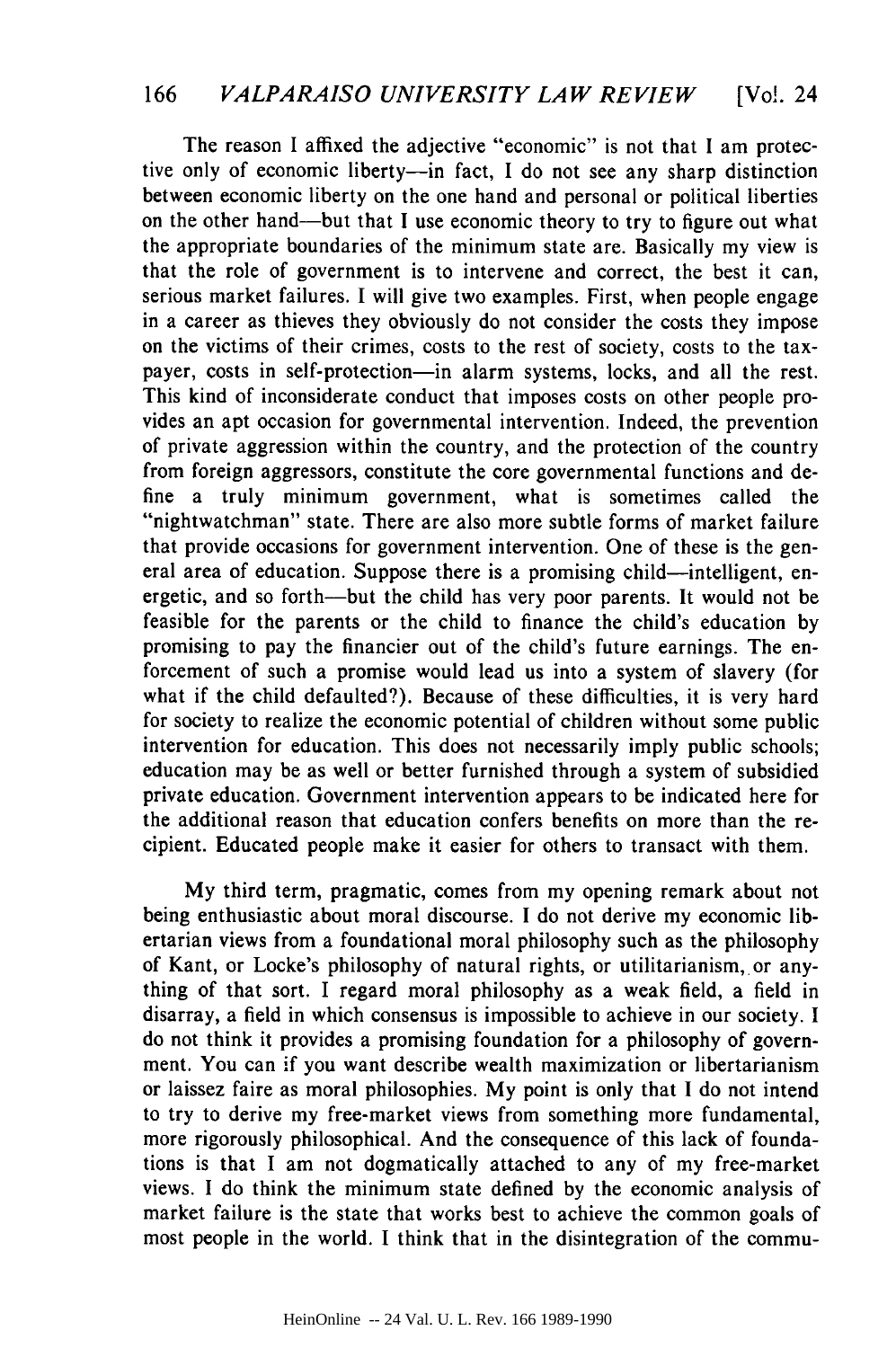nist states and the failures of socialism in a variety of noncommunist countries such as Argentina, Israel, France, and Greece, we find strong pragmatic support for the concept of limited government-as we do also in the failures of many of our own social programs, the experiments of a free society. But if you can show me that socialism really works well and achieves more of what most of us want than capitalism, then I shall be happy to give socialism a close look.

How does wealth maximization fit into the picture that I have presented of Smith and of myself? It is merely a way of operationalizing, of making concrete, the idea of economic libertarianism. It is an analytic tool. What it does primarily-and that is one of the things that disturbs Professor Malloy-is strip away distributive considerations. It strips away the complications introduced in public policy analysis when you think of dollars as being worth different amounts, in some ethical sense, depending on who has each dollar.

I will give you an example of how a distributive consideration-the attempt to weigh dollars according to who holds them--complicates public policy analysis, and how wealth maximization provides a cleaner approach. The example I will give is monopoly. If you have studied antitrust or cognate fields you know that the technique of monopoly is to restrict output, for by doing so the monopolist drives up market price. The monopolist thus creates an *artificial* scarcity of his goods. The result of raising price over a smaller output is to increase the profits of the monopolist, and of course to reduce the wealth of consumers because they now have to pay high prices. There is thus a transfer of wealth from consumers to the monopolist producer or the cartel of producers. If you ask what is the public policy significance of this transfer of wealth you quickly get into what I regard as essentially insoluble problems in the interpersonal comparison of worth or desert. Should consumers be wealthier than producers? Who are these consumers? Maybe they are the idle rich and the goods they are buying are luxury toys for the rich. The producers perhaps employ worthy poor people to manufacture these baubles. Maybe it is a good thing that wealth is being redistributed from these consumers to producers; or maybe not. Maybe the consumers are poorer, and maybe poorer people deserve some break relative to the rich. That is a complicated subject-how we decide how income should be equalized. It is the socialist prescription, which Professor Malloy is rightly troubled by. But the economist looking at the monopoly problem will tend to say, let us forget about the transfer of wealth from consumers to producers. Let us treat a dollar as worth the same in the hands of the consumer as in the hands of the producer. So the impoverishment of the consumer by the monopolist is offset by the enrichment of the monopolist. Let us forget about that. There is still a very serious objection to monopoly. When the monopolist creates his artificial scarcity of goods, some consumers continue to buy the monopolist's product at a higher price, but others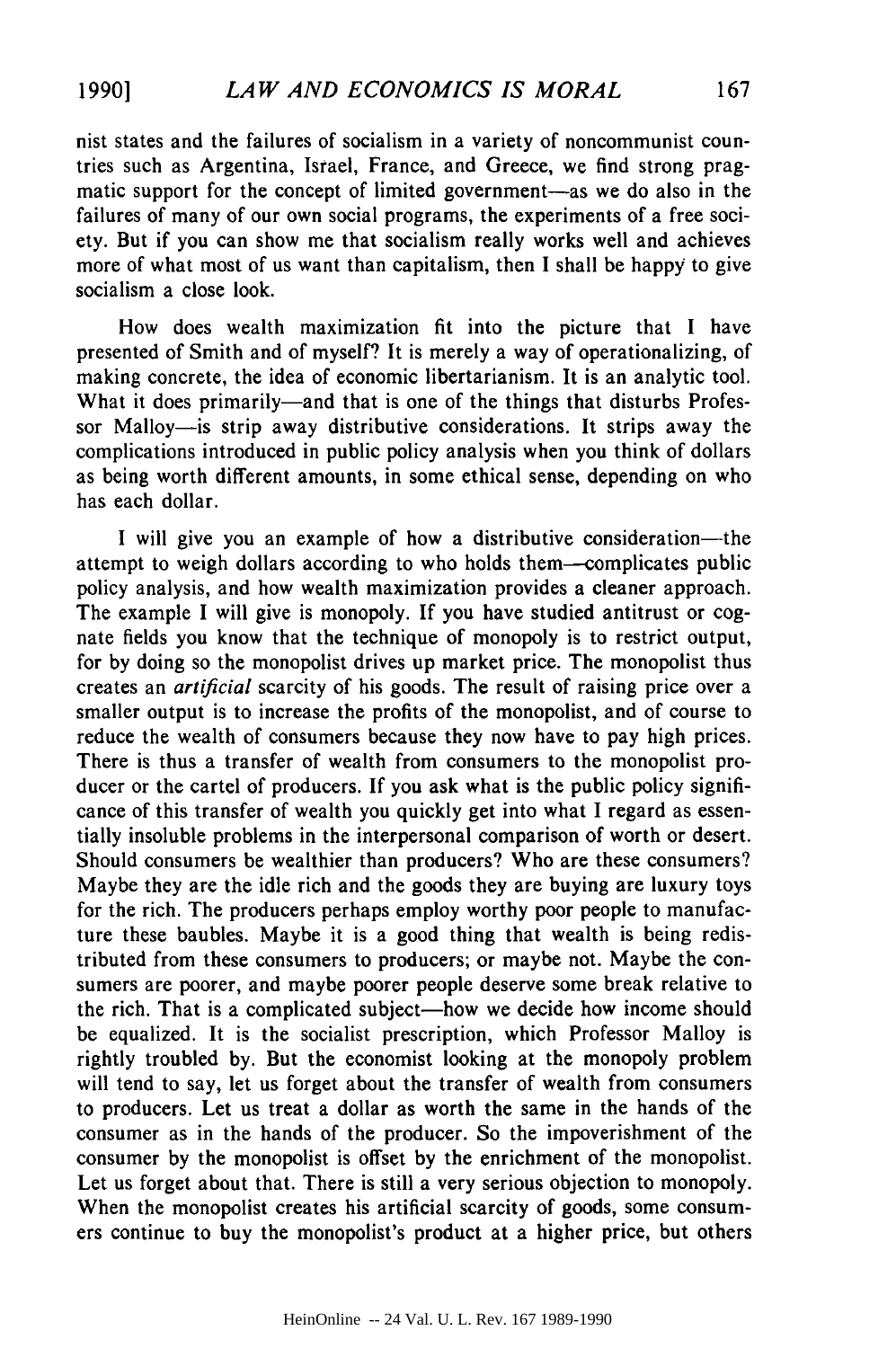are deflected to substitute products. They reconsider the alternatives to the monopolist's product now that that product is more costly. Some of them will substitute one of the alternatives. The alternatives, however, look attractive only because the monopolist is charging a high price. If the alternative products are being sold by competitive producers, the cost to society of producing these goods may be higher than the cost of the monopolist's good. So one has an inefficient reallocation of resources; consumers' wants are satisfied at higher overall social cost. In addition, if you allow monopolization-if you dangle this pot of gold consisting of monopoly profits in front of sellers-they will invest resources in becoming monopolists. These resources (other than those devoted to obtaining monopoly by innovation or other means that benefit consumers) are like the resources that thieves invest in their burglar tools and way of life: they are sterile investments, made to effect redistributions of wealth. So, as I say, even if you abstract from all distributive considerations and you consider that sellers are as good as consumers and money in their hands is worth the same as money in the consumer's hands, you can still have an economic argument against monopoly, an argument for government intervention, and I think a more powerful argument precisely because it abstracts from highly controversial distributive considerations.

It is the same in the accident field. There are a number of colorful nineteenth century cases involving damage to crops caused by fires set by locomotive sparks. The question for law was, how to adjust this destructive interaction between railroads and farmers? One answer is to look at the cost that these railroad fires are inflicting, the costs in burned-up crops, and then see what it would cost if railroads were induced by the threat of tort liability to purchase spark-arresting equipment. If the spark-arresting equipment would cost less than the expected damage to crops, and also less than the cost to the farmers of growing fire-resistant crops or of not using their land at all, then we would say, well here is a case for government to intervene and maximize social wealth by imposing liability on the railroad. That is our tort system in a nutshell.

Now it is easy, as one casts one's mind across the entire range of public policy issues from a wealth-maximization standpoint, to find areas of uncertainty. Should a state pass a law requiring motorcyclists to wear helmets? As a first approximation, the wealth maximizer might say that if the motorcyclist falls on his head and breaks it, the harm is to the motorcyclist himself and he can balance that harm against the cost of buying a helmet. But in the second round of analysis one may wish to point out that many of the medical costs of American society are paid for today by government through the medical tax deduction, through Medicaid and Medicare, and hence, are not fully financed by the beneficiaries of medical care. So some of the costs of this injured motorcyclist will in fact be borne elsewhere. These are external costs analytically similar to that imposed by thieves. So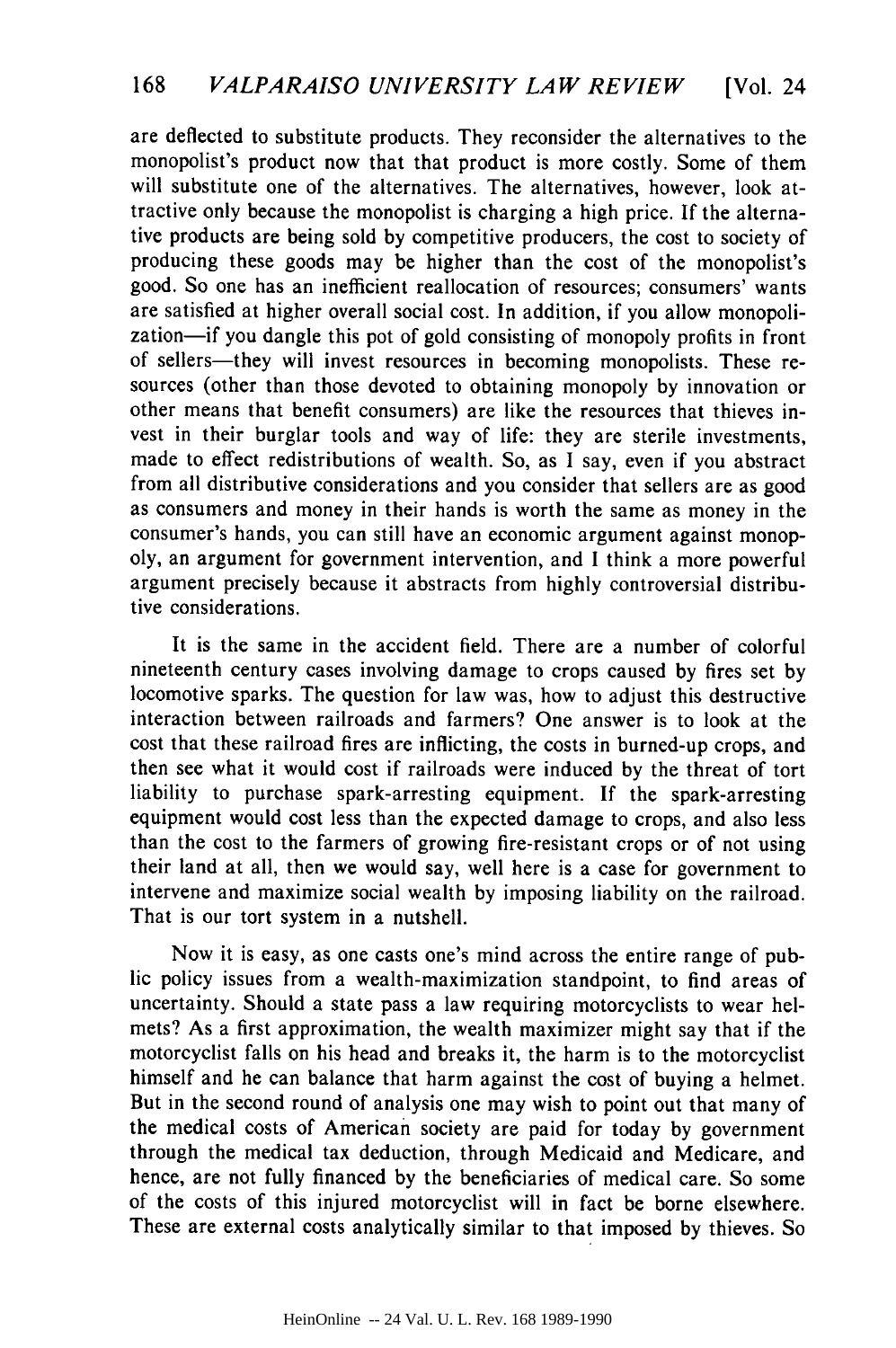maybe there is a case for government intervention. But on the other hand, maybe to intervene continually in order to correct previous interventions is wrong. Maybe what we really need is a system of medical care that makes people pay for their own care. If you pay for your own injuries there is no reason as a matter of wealth maximization to forbid you to behave in a selfdestructive fashion.

The point I wish to make is that once you abstract from controversial issues having to do with the distribution of wealth and the appropriate role of paternalism in government decision making-once you focus on the allocative effects of government policies-you have a powerful analytic tool with which to derive a system of optimal government, a system more limited than what we have, though more extensive than the classical laissez faire state urged by the nineteenth century English economists. But is the system that one comes up with immoral? In the passages from *The Economics of Justice* that Professor Malloy quoted and in much else that he could quote from my writings, I have wrestled with this issue and I have pointed out, not by way of reluctant concession but in a curious and concerned spirit, that the unflinching pursuit of wealth maximization will indeed lead to results that would be widely regarded as immoral or, at the least, highly controversial. One of these that is very much in the news is surrogate motherhood. In the first round of analysis, which is not likely to be the last round, the wealth maximizer sees in surrogate motherhood a contract between willing buyers-the father-to-be and his wife-and a willing seller, the woman who agrees to be the surrogate mother, to carry the fetus fathered by the husband to term and then give the child up to the father and his wife. Now clearly in the enforcement of such a contract there are substantial issues that a wealth maximizer would be concerned with. For example, should specific performance be used to enforce these contracts? But with regard to the basic issue, the propriety of the contract, it strikes the wealth maximizer as a perfectly sensible, because wealth-maximizing, arrangement. There are many couples in which the wife is infertile yet the couple want to have a child. And there are many women who, for a price, are willing to bear a child for another couple and give it up to them upon birth. Although there have been of course some famous controversies arising from surrogate motherhood-the most famous being the *Baby M* case in New Jersey-in fact most surrogate mother contracts are carried out uneventfully and everybody seems to be happy. So the wealth maximizer is apt to say—I would say—that surrogate motherhood is fine. But if you go a few steps beyond that-if you ask, for example, whether people should be able to sell babies—the analysis gets trickier. Suppose a woman conceives by accident and carries the baby to term and does not want to keep it. Should she be allowed to charge a price if people want to adopt it? I think this is a form of transaction that would be wealth maximizing and would repair a serious imbalance in the supply and demand for babies for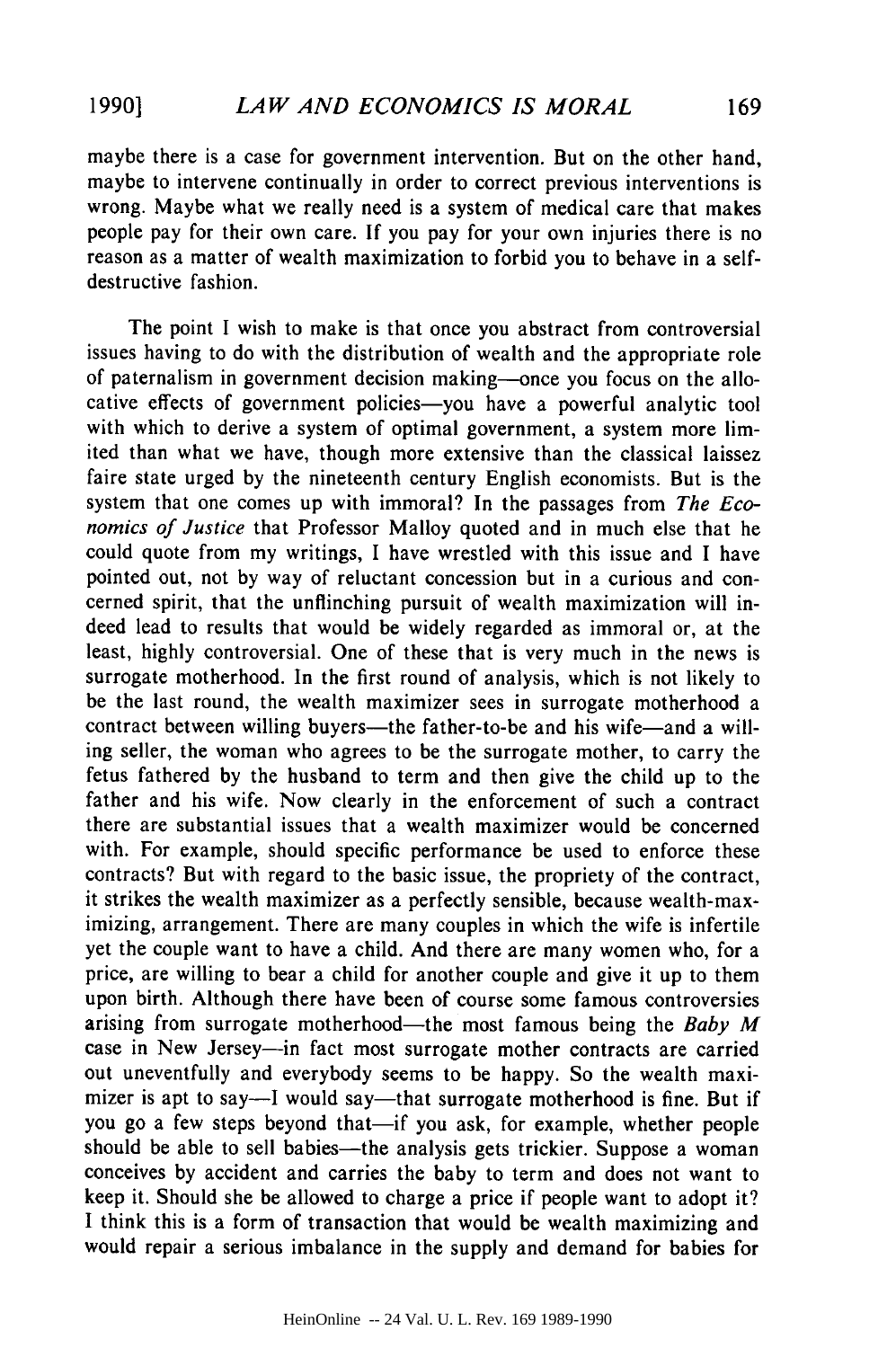adoption. We have in this country an enormous production of illegitimate births and, on the other hand, a terrible shortage of babies for adoption. This is clearly a disequilibrium, and it results in part from refusing to allow an explicit trade in babies. But this proposal is so disturbing to people, so shocking, that I have never advocated baby selling beyond an experiment that would consist of allowing adoption agencies to take a portion of the fee they charge to adoptive parents and pass it on to pregnant women as an inducement to the women to carry their fetus to term rather than have an abortion. With an experiment like that, we might test the depth of the moral concern in baby selling. But I do not deny that there *is* that moral concern, and I do not suggest that wealth maximization *should* override it. And similarly with the quotation Professor Malloy gave about racial exclusionary zoning. It would be possible in a system unflinchingly dedicated to wealth maximization to come up with results that would be deeply, perhaps universally, offensive. That obviously would and should give one pause.

What I have particularly emphasized in my writings and what Professor Malloy has not mentioned at all is that wealth maximization is an especially useful tool for guiding common law adjudication. I gave you the example of locomotive-spark cases. We can think more systematically about contract law, property law, tort law, and the branch of criminal law that comes down to us from the common law, in wealth maximization terms. Judges are reluctant to get enmeshed in distributive controversies, see prosperity and efficiency as relatively neutral social goals and ones within the judicial capacity to implement, and therefore, I think, consciously or unconsciously focus their efforts on trying to achieve efficient adjustments in these areas.

As Professor Malloy emphasized, the wealth maximization perspective is particularly disturbing to people who have a strong sense of natural rights. The whole economic vocabulary is so removed from considerations of natural rights that it seems the economist must be missing something fundamental. I do not question the depth of moral sentiment in areas where that sentiment may be opposed to efficient solutions to social problems. But I do deny that natural rights provide a coherent, cogent, sensible, alternative method of framing questions and of public policy. The natural rights view that Professor Malloy alludes to and that I think remains most influential in current natural rights thinking in American law is the view of natural rights that comes from John Locke. It starts from the notion that before there was society, when people were in a state of nature, they had a natural liberty to do what they wanted, and that society should be viewed as a compact in which people surrender just so much of their own liberty as is necessary to protect the equal liberty of the other people in society. For Locke, the social contract imagined in such a way leads to the minimum nightwatchman state, basically a police force. But in modern thinking, theorists often will expand the range of natural rights, as Professor Malloy at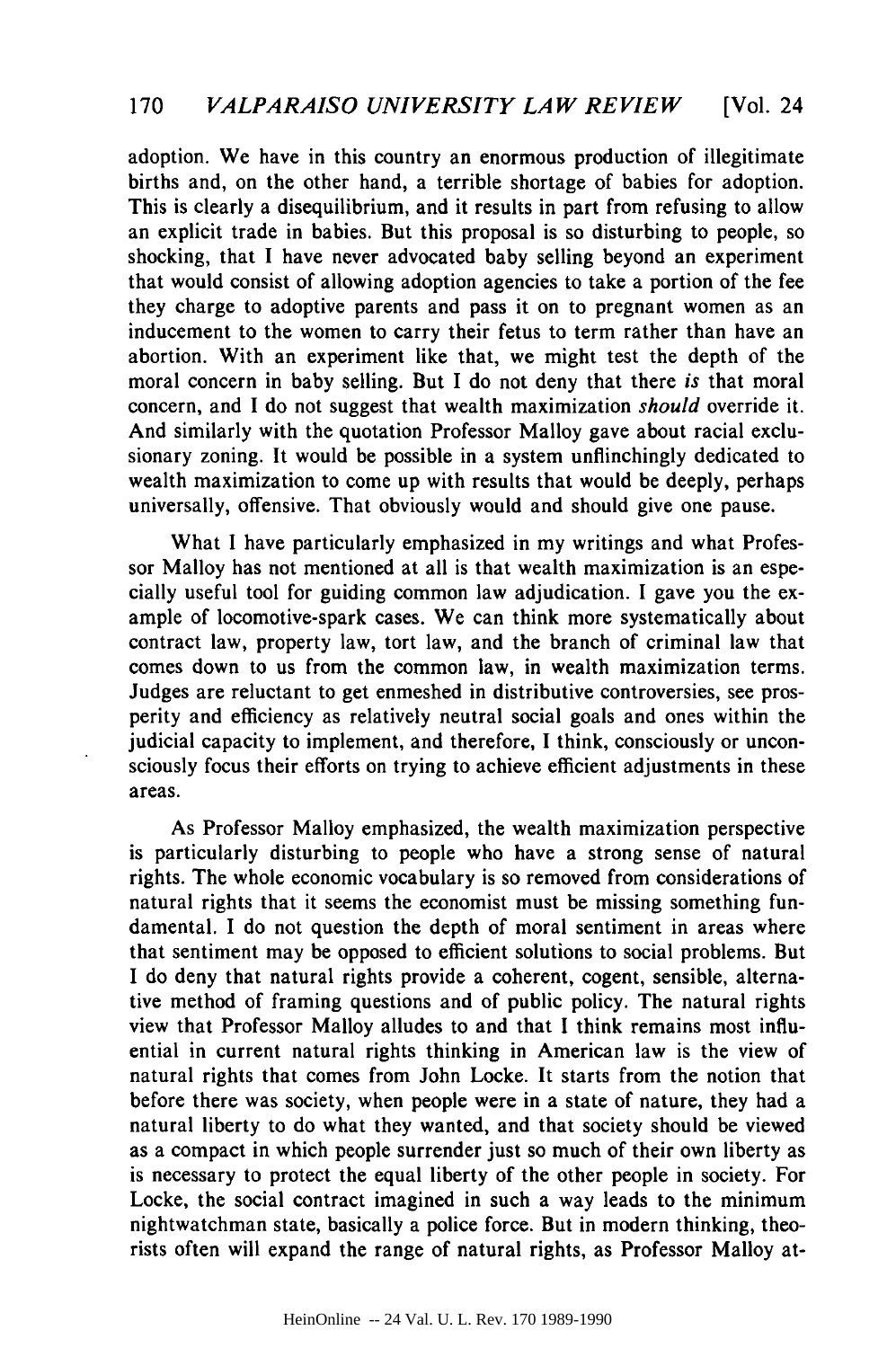tempted to do, and come up with a larger conception of the state. On the other hand, Professor Richard Epstein, whom Malloy mentioned, uses the Lockean view to derive a sense of minimum government smaller than even I think appropriate.

I do not think natural rights talk really gets anywhere at all. It is extremely porous. Almost any public policy, however interventionist, socialistic-what have you-can be justified in natural rights lingo. For example, if we have a substantial program of redistributing wealth to the poor financed by progressive income taxes, we could call this basically a police measure designed to keep the poor quiet. This is like paying for police, and since the rich have most of the property they should pay most of the cost of any general police measure. Almost every socialist nostrum can be defended as the sort of police measure that, within a Lockean system of natural rights, is a proper function of government.

Natural rights theory also, although often embellished in democratic jargon, is fundamentally anti-democratic; it greatly curtails the role of democracy and representative government. The more rights people have, the less the scope for the people's representatives to deliberate on public policy issues. In some versions of natural rights theory, where the scope of government and the activities of government are highly predetermined, there really is no role for democratic debate except to pick the individuals to administer the machinery of the state. The machinery itself is determined by the natural rights theory. You have to have urban renewal or you cannot have urban renewal, or you have to have a large army, or you have to regulate television or cannot regulate television. If you decide exactly what you have to have, and what you cannot have, in government, there is very little left for elected officials to do.

Third, I do not think nature in fact is an important source of human wealth and welfare, and therefore it is difficult to criticize government when it takes something away that we had in nature. In nature we were glorified monkeys running around and throwing stones at each other. The wealth of society is a function of social interaction, making it hard to have a "natural" benchmark for the allocation of rights. Slaves in society are better off than free people in the state of nature.

And fourth, and most basically, I do not know why natural rights or nature *should* be the benchmark for answering public policy questions. Why nature? Locke had religious reasons for believing in natural rights. He was a devout Christian and much of his work is actually devoted to the exegesis of the Bible, from which he got many of his views. Adam Smith was not a religious person, and although there is natural rights talk in Adam Smith, it does not appear to have any theological source.

So natural rights as a concept seems to me to be porous, groundless,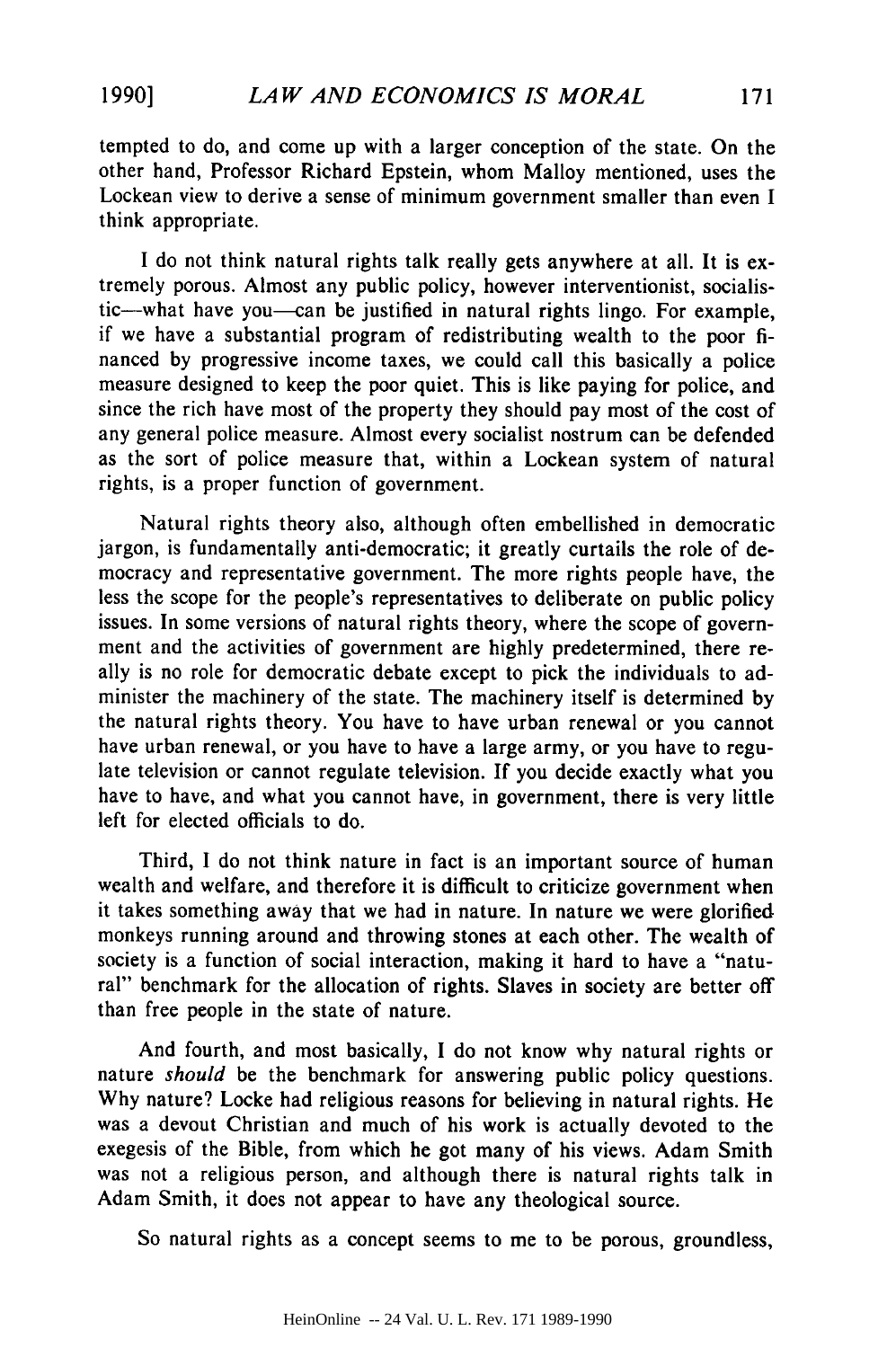perverse in many ways, and basically useless; natural rights talk in the concrete is sentimental, contradictory, and also pretty useless. Professor Malloy said, for example, that slavery is wrong *in all circumstances.* It is easy to say things like that. We do not have slavery in the United States. We do not have a big slavery lobby. If you denounce slavery in the United States, you are on pretty safe ground. I happened to read recently the graduation address of the president of Yale University. He said you young people going out into the world would have to deal with very difficult problems, show a lot of moral courage, and therefore he wanted to address a significant moral question. This turned out to be American Negro slavery, and he talked about what a terrible system it was. He gave many examples. Everything he said was right, but to use that as the touchstone of a lecture on moral courage seemed very dubious to me, since there was no one in the audience, no one in Yale University, indeed no one in the United States as far as I know, who wishes to restore slavery. But when one speaks of slavery as being wrong in all circumstances one betrays a historical naïveté and a semantic simplicity. One can easily point to historical circumstances in which slavery was not wrong, slavery was an improvement. If you go back to the earliest times of human warfare, you will find that the practice of the victors was to kill the captives whom they took in battle, and if they were lucky enough to conquer an enemy village or an enemy state they would kill the entire male population and take the women as concubines. Then someone had the bright idea of putting captives to work rather than killing them. When slavery took the place of genocide in warfare, that was a moral advance.

What is true is that slavery is abhorrent in modern society for a wide variety of reasons, and indeed in the society we have had for the last several hundred years, including the period when we had slavery in this country. But what is slavery? Slavery is the name for forms of involuntary servitude that we disapprove of. There is plenty of involuntary servitude; if we approve of it, we just do not call it slavery. We do not say, for example, that children are the slaves of their parents. We do not say that prisoners who are forced to work in prison are the slaves of the United States. (There are, in fact, almost a million people in American jails and prisons today and many of them are required to work.) We do not say, well in America we do not have as many slaves as we did in 1860, but we have several hundred thousand slaves. When people volunteer for Army duty, even in peacetime, they are not free to leave at will; they are subject to involuntary servitude. So it seems that while you can say, and you can feel good saying, that slavery is always and everywhere bad, and wrong, and evil, the truth is that many forms of involuntary servitude are approved in our society and all societies, and there have been times when far more extensive forms of involuntary servitude were moral advances.

There is a reason why people who like a moral vocabulary are prone to focus on cases, like slavery, as to which there is a moral consensus. The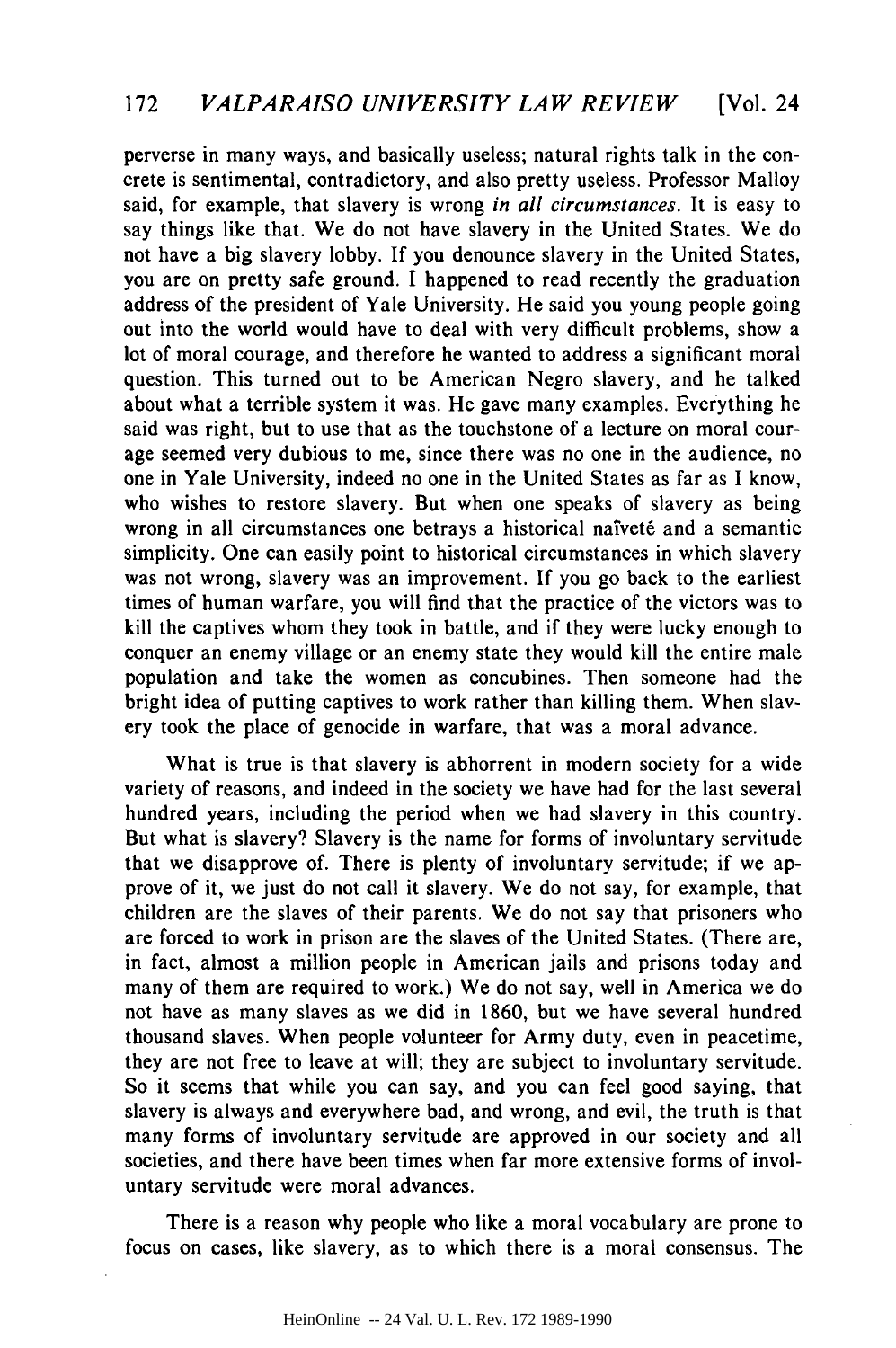reason is that when one gets to contested moral questions the power of moral discourse runs out. When one talks about abortion, or when one talks about welfare rights, or when one talks about the appropriate provision for the retarded, or when one talks about surrogate motherhood, or affirmative action, or any one of a dozen other highly controversial moral issues, moral discourse turns out not to provide any sort of solution to these problems. It merely provides a vocabulary in which people can express views that have deep emotional roots. While I do not deny the force of those views and I do not deny that government policy makers should take them into account, I do not think they are analytically fruitful. Wealth maximization is analytically fruitful and I think it has a large, although not an unrestricted, domain of application to law and to public policy in general. Thank you.